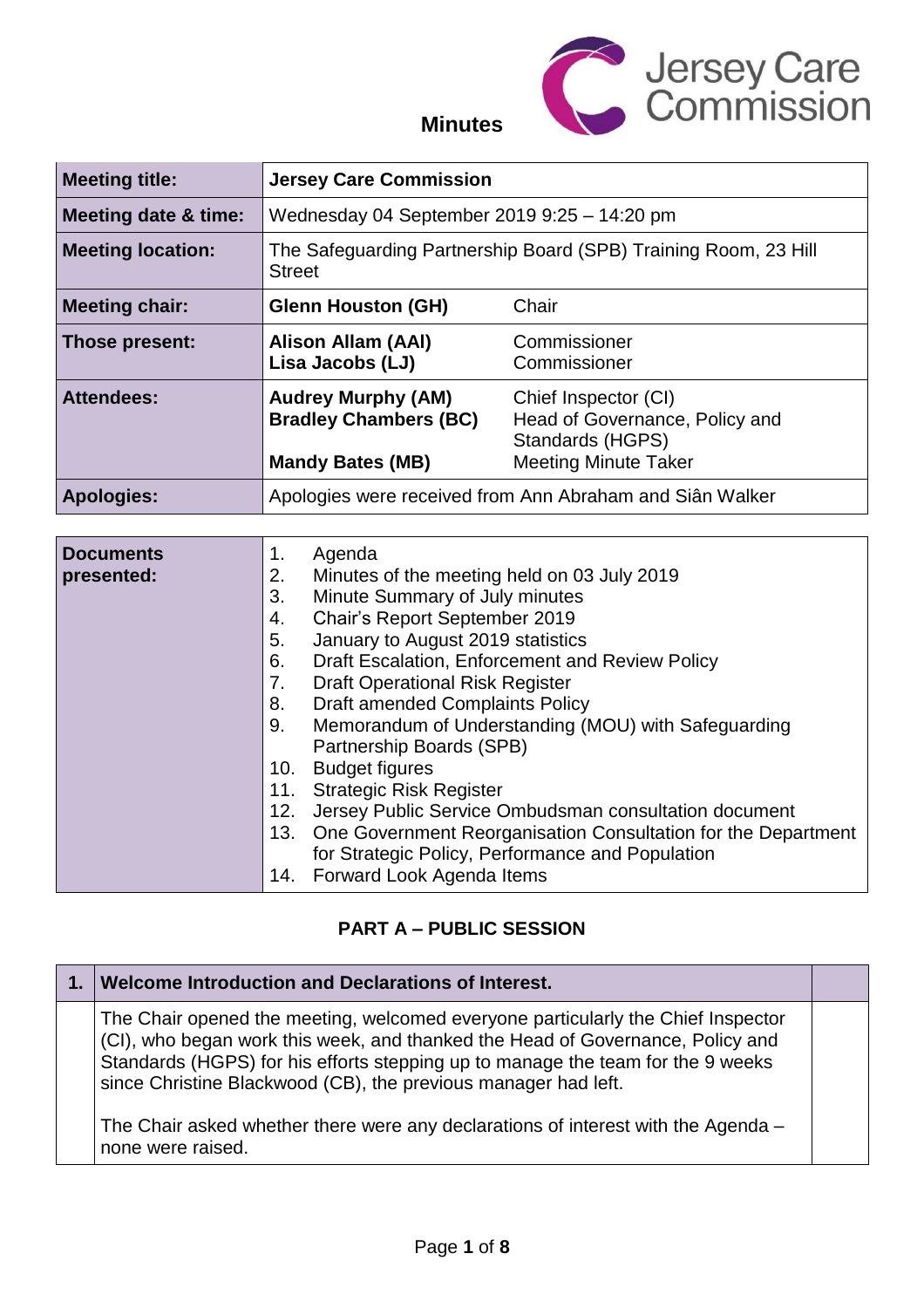| 2. | Minutes of last meeting, Matters Arising and review of Actions                                                                                                                                                                                                                                                                                                                                                                                                                                                                                                                                                                                                                                                                                                                                   |                        |
|----|--------------------------------------------------------------------------------------------------------------------------------------------------------------------------------------------------------------------------------------------------------------------------------------------------------------------------------------------------------------------------------------------------------------------------------------------------------------------------------------------------------------------------------------------------------------------------------------------------------------------------------------------------------------------------------------------------------------------------------------------------------------------------------------------------|------------------------|
|    | The minutes of the meeting of 03 July 2019 (document 2) were agreed as an<br>accurate record, with the following amendments:<br>Item 1: the penultimate word is changed to 'were'.<br>$\bullet$<br>Item 4: the wording 'comes to an end at the end of August' in the third bullet<br>$\bullet$<br>point is changed to: 'continues on an indefinite basis, confirmation will be<br>sought'.<br>• Item 5: the word 'inductions' is changed to 'induction' in the tenth bullet point.<br>LJ proposed acceptance of the amended minutes, which was seconded by AAI. The<br>amended minutes to be circulated.<br>The summary minutes (document 3) were agreed by the Board.<br><b>Review of Actions:</b><br>• Action P2 is scheduled for January 2020.<br>• Action P4 is complete and can be removed. | <b>MB</b>              |
|    | <b>Matters Arising:</b><br>• Action P1: the Board agreed that it was important that a policy around how we<br>conduct inspections, and a policy around how we deal with complaints about a<br>regulated service were prioritised, and drafts will be ready for review at the<br>November Board.<br>It was agreed in the last meeting that the HGPS would create a<br>$\bullet$<br>Communication Development Strategy, so a new action P4 has been added.<br>The HGPS advised the meeting that the feedback to the Report to Strategic<br>Policy, Performance and Population (SPPP) on the first six months of<br>operation had been well received and was being used as the model for other<br>arms-length organisations (ALOs).                                                                 | <b>BC</b><br><b>BC</b> |

| 3. | <b>Chair's Report</b>                                                                                                                                                                                                                                                                                                                                                                                                                                                                                                                                                                                                                                                                                                                                                                                                                                                                                                                                                                                                                                                                                                                                                                                                                                |     |
|----|------------------------------------------------------------------------------------------------------------------------------------------------------------------------------------------------------------------------------------------------------------------------------------------------------------------------------------------------------------------------------------------------------------------------------------------------------------------------------------------------------------------------------------------------------------------------------------------------------------------------------------------------------------------------------------------------------------------------------------------------------------------------------------------------------------------------------------------------------------------------------------------------------------------------------------------------------------------------------------------------------------------------------------------------------------------------------------------------------------------------------------------------------------------------------------------------------------------------------------------------------|-----|
|    | The Chair briefly covered the items detailed in his report (document 4), and advised<br>that:<br>Frances Oldham's report on the progress made by Children's Services since<br>$\bullet$<br>the Care Inquiry has not yet been published, but the report will be made public<br>on 23 September. The CI, the HGPS and Geoff Gurney, Regulation Officer,<br>will attend, and the Chair invited Commissioners to consider attending as well.<br>MB will send out details of where and when the session will be held<br>time will be available in the forthcoming workshop on 9 October for a<br>$\bullet$<br>discussion of any significant mention of the JCC in the report<br>the Chair, the CI, and the HGPS met with Sam Mézec, Minister for Children<br>$\bullet$<br>and Housing on 3 September, who was fully supportive of the planned follow-<br>up inspection of Children's Social Work Services<br>the Chair, the CI, and the HGPS attended a quarterly governance meeting with<br>$\bullet$<br>Rachel Williams (RW) and Tom Walker (TW) on 3 September, which went well<br>the Chair and the CI met with Jim Hopley (JH), Chair of the Jersey Cheshire<br>$\bullet$<br>Home Foundation and Honorary Chair of the Jersey Disability Partnership | MB. |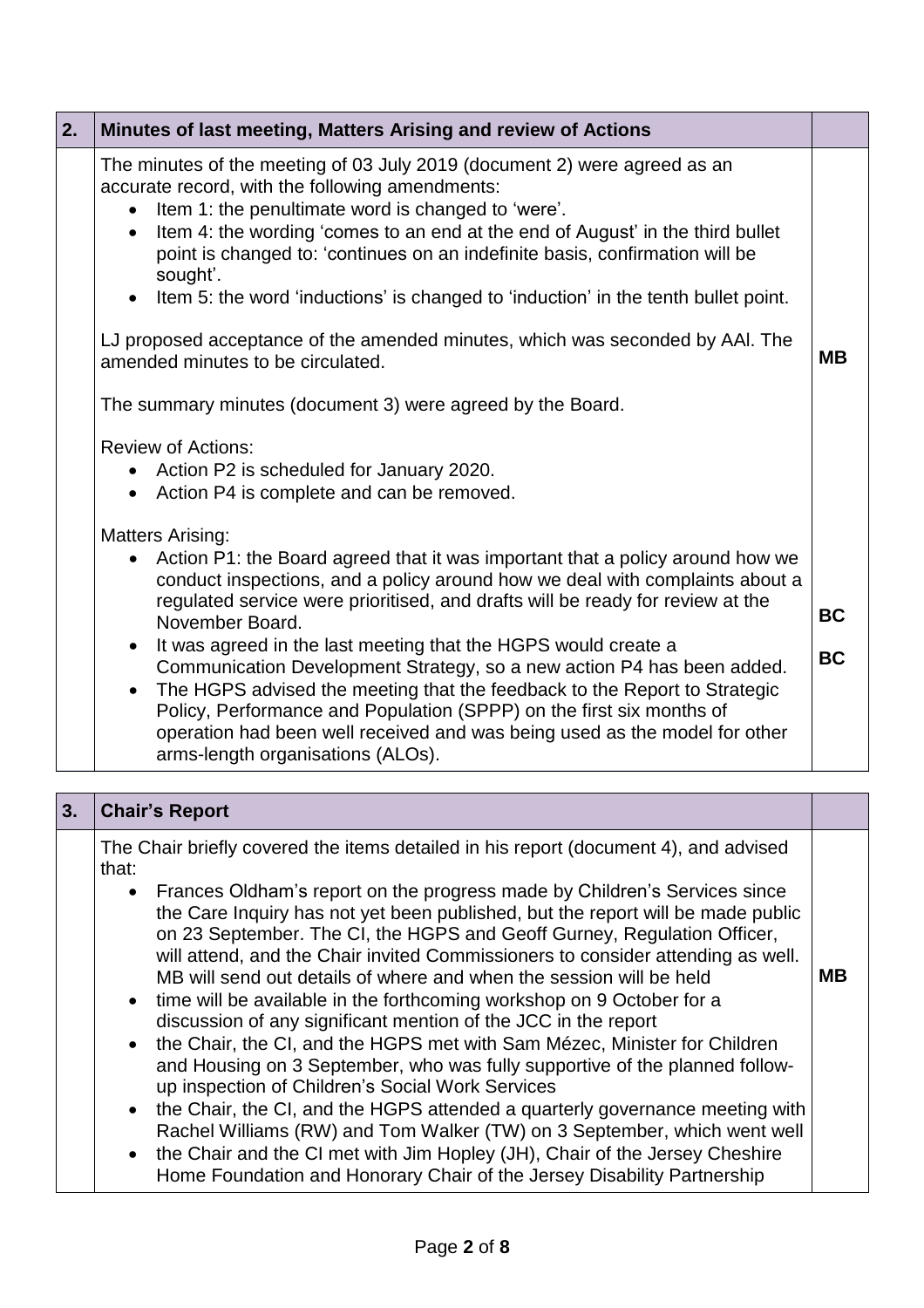| Board. JH is positive about regulation, and very willing to assist the<br>Commission by facilitating links with the third sector. JH raised concerns about<br>the information being requested from providers in our application process,                                                                                                                                                              |           |
|-------------------------------------------------------------------------------------------------------------------------------------------------------------------------------------------------------------------------------------------------------------------------------------------------------------------------------------------------------------------------------------------------------|-----------|
| specifically regarding the request for a medical fitness assessment for<br>Trustees, which the HGPS advised has also proved controversial with other<br>providers. JH explained that providers have recently been required to provide<br>the same information to the Charities Commissioner, and whilst that is largely<br>unavoidable, he expressed appreciation that the Board had agreed to remove |           |
| the requirement for a medical fitness assessment from our application<br>process, so the HGPS will arrange to change the forms<br>• the Chair wished to remark on his appreciation of the office staff during a busy                                                                                                                                                                                  | <b>BC</b> |

time dealing with inquiries concerning the requirements for registration under the Regulation of Care Law (RoCL), particularly whilst there are staff vacancies, and staff changes.

### **4. Chief Inspector (CI) Update**

- The CI expressed her pleasure at finally being in post, and her gratitude to the HGPS for his work supporting the team until she commenced work.
- The CI advised that, now in post, she is gathering knowledge, experience and building contacts, which are leading to her reviewing her priorities as follows:
	- o ensuring the planned inspection and registration work is completed by the end of December
	- o having a long-term vision of engagement, using the website, social media, and contact with the public
	- o making necessary changes at an achievable pace.

| $\bullet$<br>$\bullet$<br>$\bullet$ | New provider registration applications:<br>There has been an assurance that the one remaining service which had not<br>yet submitted the application paperwork under the RoCL will do so this week.<br>• There are a significant number of services which have not completed the<br>registration process, and the Chair and CI have been updated. The HGPS is<br>confident that the consequent risks are controlled and can be mitigated.<br>• The January to August 2019 statistics (document 5) were distributed and<br>discussed.<br><b>Recruitment:</b><br>• A seconded staff member is undertaking work for his seconding department,<br>which is impacting on his availability for the Commission.<br>Work preparing for recruitment for a substantive post has begun, but we are<br>unlikely to have someone in role during 2019.<br>Interviews for the part time vacant post are scheduled for 6 September.<br>The HGPS explained that two roles for which we are currently receiving<br>temporary funding will need to be funded on a recurring basis by the JCC from<br>2020. |
|-------------------------------------|-----------------------------------------------------------------------------------------------------------------------------------------------------------------------------------------------------------------------------------------------------------------------------------------------------------------------------------------------------------------------------------------------------------------------------------------------------------------------------------------------------------------------------------------------------------------------------------------------------------------------------------------------------------------------------------------------------------------------------------------------------------------------------------------------------------------------------------------------------------------------------------------------------------------------------------------------------------------------------------------------------------------------------------------------------------------------------------------|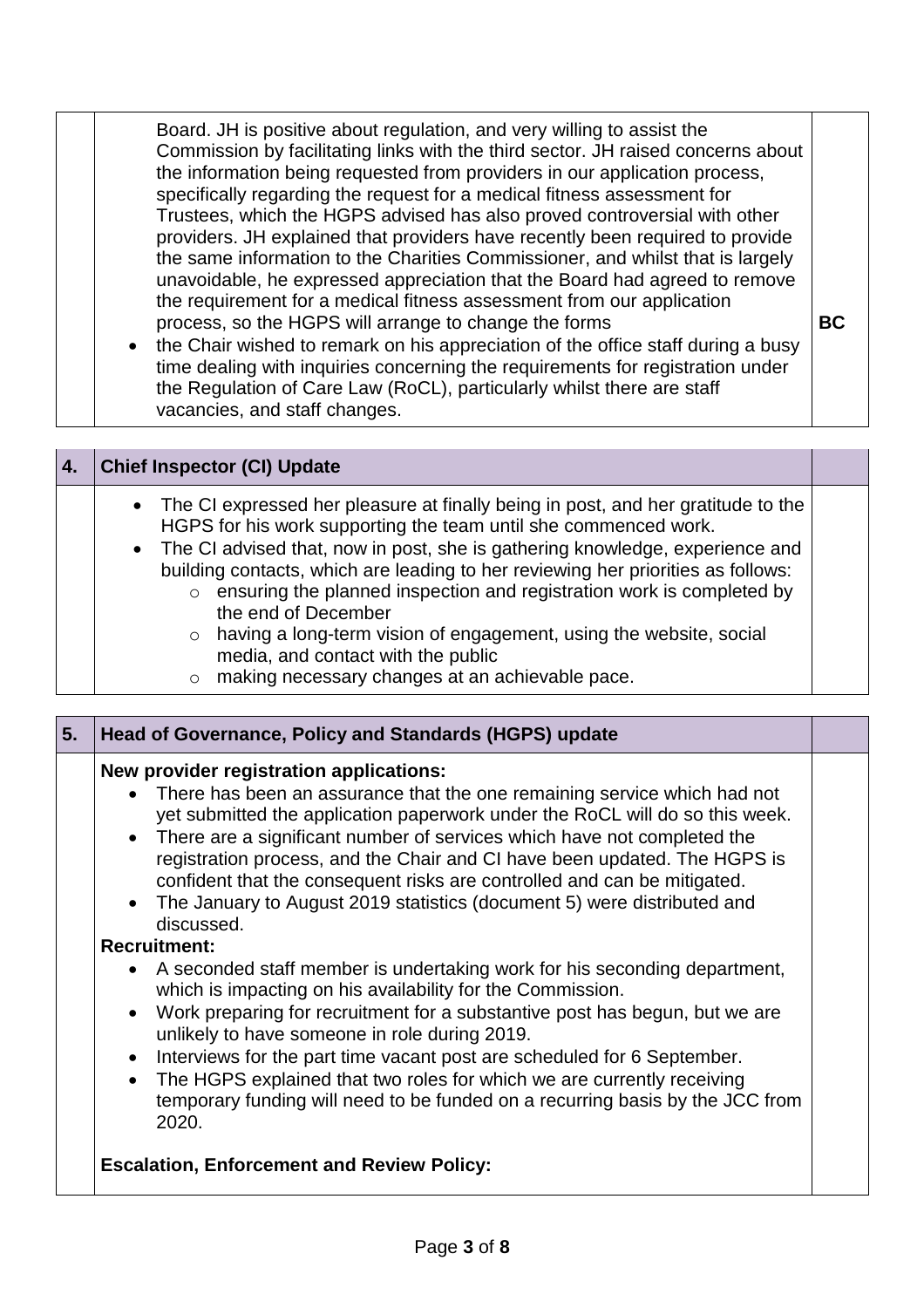The HGPS presented the draft Escalation, Enforcement and Review Policy (document 6), which was welcomed as a clear understandable first draft, with a stepped approach to enforcement. The Board agreed that it would be worth using flow charts and summaries to shorten the document, and to separate the policy from the procedures.

It was agreed that:

- section 2 on page 6 would be amended to define the meanings of 'minor', 'moderate' and 'major', and ensure that each section was of the same length and weight
- several terms are used to name different 'plans' which should be carefully checked to identify if they are referring to the same thing
- in section 3.2.8 an explanation should be provided of what will happen once a representation is received, namely, that it will be reviewed by a subcommittee of the Commission.
- The policy and procedures would be further developed to take account of Organisation for Economic Co-operation and Development (OECD) regulatory policy principles.

Although the current document is incomplete, and the Board wishes to consult with the sector before a final version of the policy is agreed, the Board agreed that the current document could be used as a working draft alongside advice provided by the Law Officer's department.

### **Operational Risk Register:**

The HGPS presented an operational risk register (document 7) and advised that the main risks he is aware of are: risks associated with staffing capacity; risk of impact of low public profile and need to raise the profile; risks associated with limited policy and also limitations inherent within the legislation.

The Board approved the document subject to the following amendments:

- Domain 1 is renumbered as there is no risk 1.4
- Domain 2 is renamed 'Public Engagement and Involvement'
- The first control for risk 2.1 is amended to read 'To develop an inspection plan to ensure all services receive inspection in 2019.'
- A third control for risk 2.3 is: 'Need to raise the profile though planned engagement events.'
- Risk 3.2 may belong in domain 4
- Add to the controls of risk 4.1:
	- ‒ Memorandum of Understanding (MOUs) are developed with relevant bodies
	- ‒ Regular scheduled meetings with various relevant organisations
	- ‒ Representatives invited to meet the Commission on occasion
- Risks 5.1 and 5.2 can be removed
- The following be added to the control for risk 5.3 (now risk 5.1)
	- ‒ The Board meets regularly to provide governance oversight
		- ‒ A Memorandum of Understanding (MOU) is in place with the Government of Jersey (GoJ)
		- ‒ Regular meetings are held with representatives of SPPP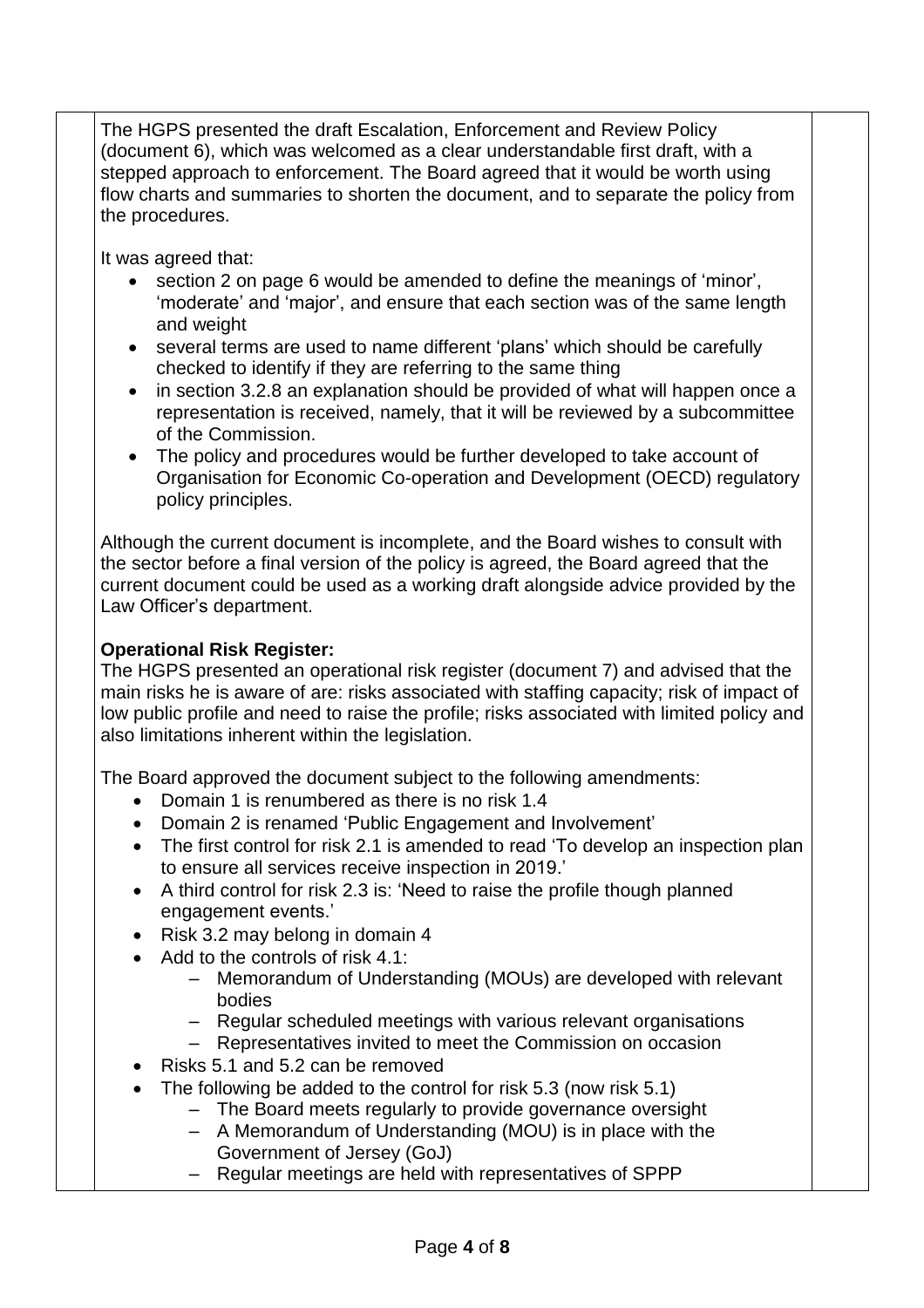| Regular reports are made of the Commission's progress<br>$\qquad \qquad -$<br>• A new risk 5.2 to be added:                                                                                                                                                                                                                                                                                                                                                                                                                                                                                                |                 |
|------------------------------------------------------------------------------------------------------------------------------------------------------------------------------------------------------------------------------------------------------------------------------------------------------------------------------------------------------------------------------------------------------------------------------------------------------------------------------------------------------------------------------------------------------------------------------------------------------------|-----------------|
| The risk is that we cannot maintain the current workforce of 4.5<br><b>Regulation Officers</b>                                                                                                                                                                                                                                                                                                                                                                                                                                                                                                             |                 |
| The control is that two full time Regulation Officer posts are not funded<br>on a recurrent process, we must confirm the revenue streams to fund<br>the posts.                                                                                                                                                                                                                                                                                                                                                                                                                                             |                 |
| The Board requested that the CI and HGPS maintain the operational risk register and<br>that it be brought to the Board annually.                                                                                                                                                                                                                                                                                                                                                                                                                                                                           | AM<br><b>BC</b> |
| Young Care Experienced Inspectors Project:<br>The HGPS advised that Scotland have confirmed that they cannot provide indemnity<br>insurance for the Young Inspectors, but Matthew Berry (MBe) of the Law Officers<br>department advises that the Government of Jersey (GoJ) insurance cover might<br>cover this activity, and that the Youth Service may have organised a similar scheme,<br>so further investigation is required.                                                                                                                                                                         |                 |
| Whilst the Commission remains open to involving young people from Scotland in the<br>inspection process in Jersey, aspects of the process, such as having an indemnity in<br>place for those coming over to the Island need to be resolved. The Board wishes that<br>Commission staff use the opportunity to gather information, in particular in respect of<br>the training of the Young Inspectors, and how confidentiality can be protected, and<br>also to ensure before the arrangements are made that young people in care are<br>aware of and willing to engage in this, or in any other ways.      | <b>BC</b>       |
| <b>Complaints Policy:</b><br>The HGPS presented the policy (document 8) and advised that it has been amended<br>to include complaints about the various officers of the JCC and the Board members,<br>including the Chair. The Board agreed the Complaints policy with the following<br>amendments:<br>Item 7, Remedy and item 8, Public Services Ombudsman should be in that<br>order, but placed after current item 11, Complaints in respect of the Chair of<br>the Care Commission or other Commissioners.<br>Item 12, the description of the seven Nolan Principles should be moved to an<br>Appendix |                 |
| Memorandum of Understanding (MOU) with the Safeguarding Partnership                                                                                                                                                                                                                                                                                                                                                                                                                                                                                                                                        |                 |
| <b>Boards (SPB):</b><br>The HGPS presented the MOU (document 9) which was agreed by the Board with                                                                                                                                                                                                                                                                                                                                                                                                                                                                                                         |                 |
| the following amendment:<br>Item 9 change to the CI being the point of contact for the JCC rather than The<br>Chair.                                                                                                                                                                                                                                                                                                                                                                                                                                                                                       |                 |
| The CI was asked to contact the new Chair of the SPB to progress.                                                                                                                                                                                                                                                                                                                                                                                                                                                                                                                                          | <b>AM</b>       |
| Regarding other MOUs that are planned, the HGPS advised that he has met with the<br>Adult Safeguarding Team (AST) and with the Data Protection Officer for the GoJ,<br>who is planning an MOU to cover the whole of Health and Community Services<br>(H&CS) (including AST) which could save work preparing individual MOUs, though                                                                                                                                                                                                                                                                        |                 |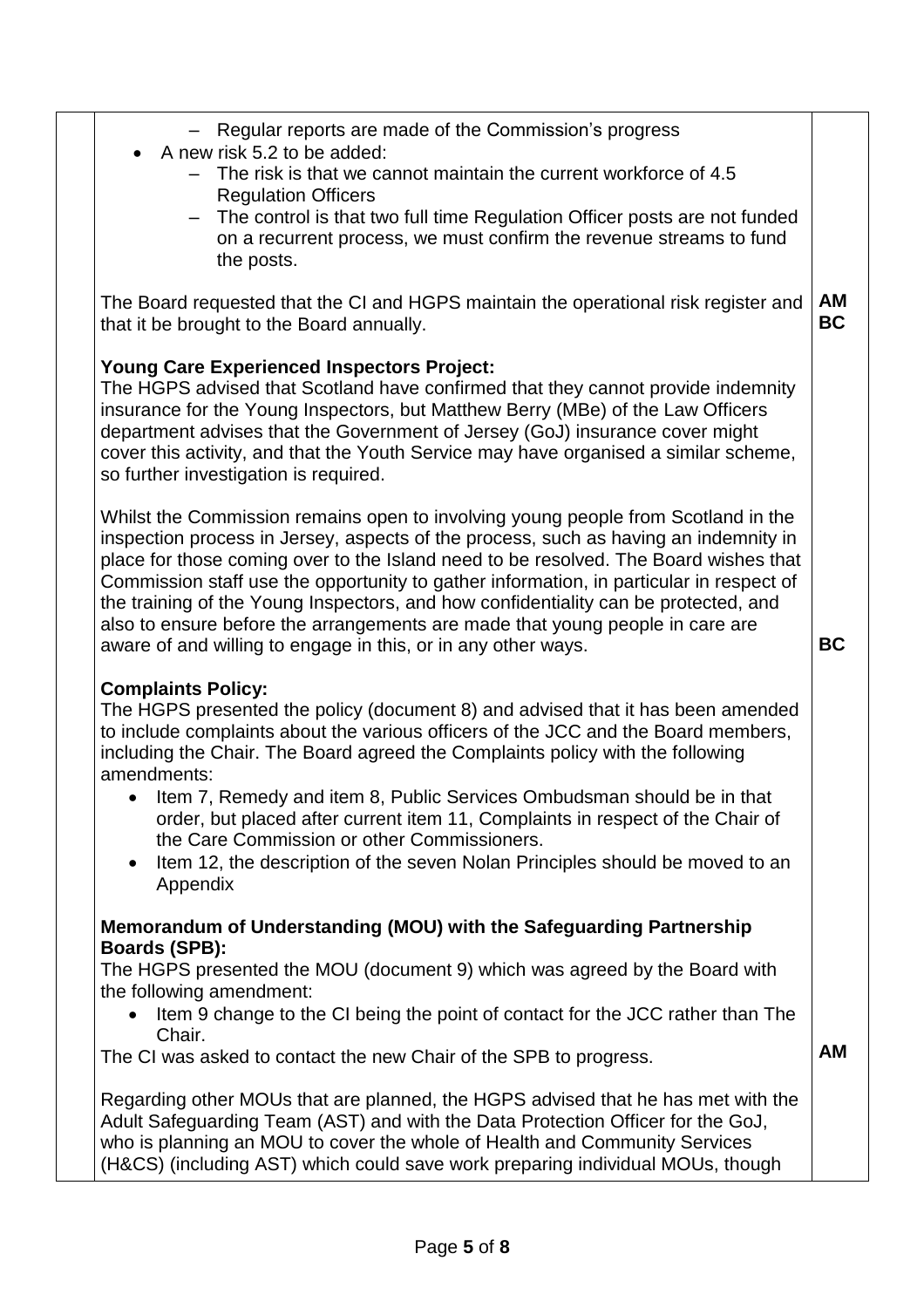| such a broad document would need very careful scrutiny. A draft MOU with the Office<br>of the Children's Commissioner (OCC) has been drafted and another for the OCC |           |
|----------------------------------------------------------------------------------------------------------------------------------------------------------------------|-----------|
| was provided by SPPP, so they need reviewing and possibly amalgamating by the                                                                                        |           |
| CI. Going forward, MOU's will need to be agreed with: The Nursing and Midwifery                                                                                      | <b>AM</b> |
| Council, The Health and Care Professions Council (HCPC), The General Medical                                                                                         |           |
| Council, The General Dental Council, the Chief Nurse and in due course, the Chief                                                                                    | <b>BC</b> |
| Social Worker of H&CS.                                                                                                                                               |           |

| 6. | <b>Budget</b>                                                                                                                                                                                                                                                               |           |
|----|-----------------------------------------------------------------------------------------------------------------------------------------------------------------------------------------------------------------------------------------------------------------------------|-----------|
|    | The Chair advised that Luisa Rodrigues (LR), Financial Accountant, had prepared<br>figures (document 10) that she had discussed with the HGPS. LR was unable to<br>attend a meeting scheduled for 03 September to provide an update to the CI and<br>Chair.                 |           |
|    | LR had reviewed the financial position with the HGPS in early August with regard to<br>personal costs and expected fees due in 2019 and was now forecasting a surplus at<br>the year end. The CI will meet LR this month.                                                   | АM        |
|    | The Board discussed the uncertainty of current income, against the expectation that<br>the team would be expected to take on additional work in the near future. The Board<br>proposed that guidance on priorities be sought from Ruth Johnson, Policy Officer for<br>SPPP. | <b>AM</b> |

| 7.7 | <b>Review of Strategic Risk Register</b>                                                                                                                                                                                                                                                                                                                                                                                                                                                                                                                                                                                                                                                                                                                                   |  |
|-----|----------------------------------------------------------------------------------------------------------------------------------------------------------------------------------------------------------------------------------------------------------------------------------------------------------------------------------------------------------------------------------------------------------------------------------------------------------------------------------------------------------------------------------------------------------------------------------------------------------------------------------------------------------------------------------------------------------------------------------------------------------------------------|--|
|     | The strategic risk register (document 11) was considered by the Board and the<br>following amendments were made:<br>• Risk 1.2 add to the control: The HGPS took up post in the beginning of July.<br>The CI took up post in the beginning of September.<br>• Risk 1.5 can be removed, as the RoCL is in place.<br>• Risk 1.9 amend the control to: need a develop a range of MOUs with Jersey<br>based and other UK regulatory authorities.<br>• A new risk to be added for objective 1 'Risk of unforeseen constraints within<br>the RoCL which could have the potential to impact on the Commission's<br>powers to fulfil its functions.<br>• Risk 2.1 add to the control: use of website; engagement through consultation<br>events.<br>Remove the dates from Table 3. |  |

## **8. Papers for Noting from Egress**

The HGPS provided an overview of the Jersey Public Services Ombudsman's consultation document (document 12), advising that the JCC is in scope of the services the Ombudsman would propose to cover.

Ann Abraham (AAb) is attending the public session on 9 September 2019, and her expertise will be of assistance. The Chair will request that AAb takes a lead in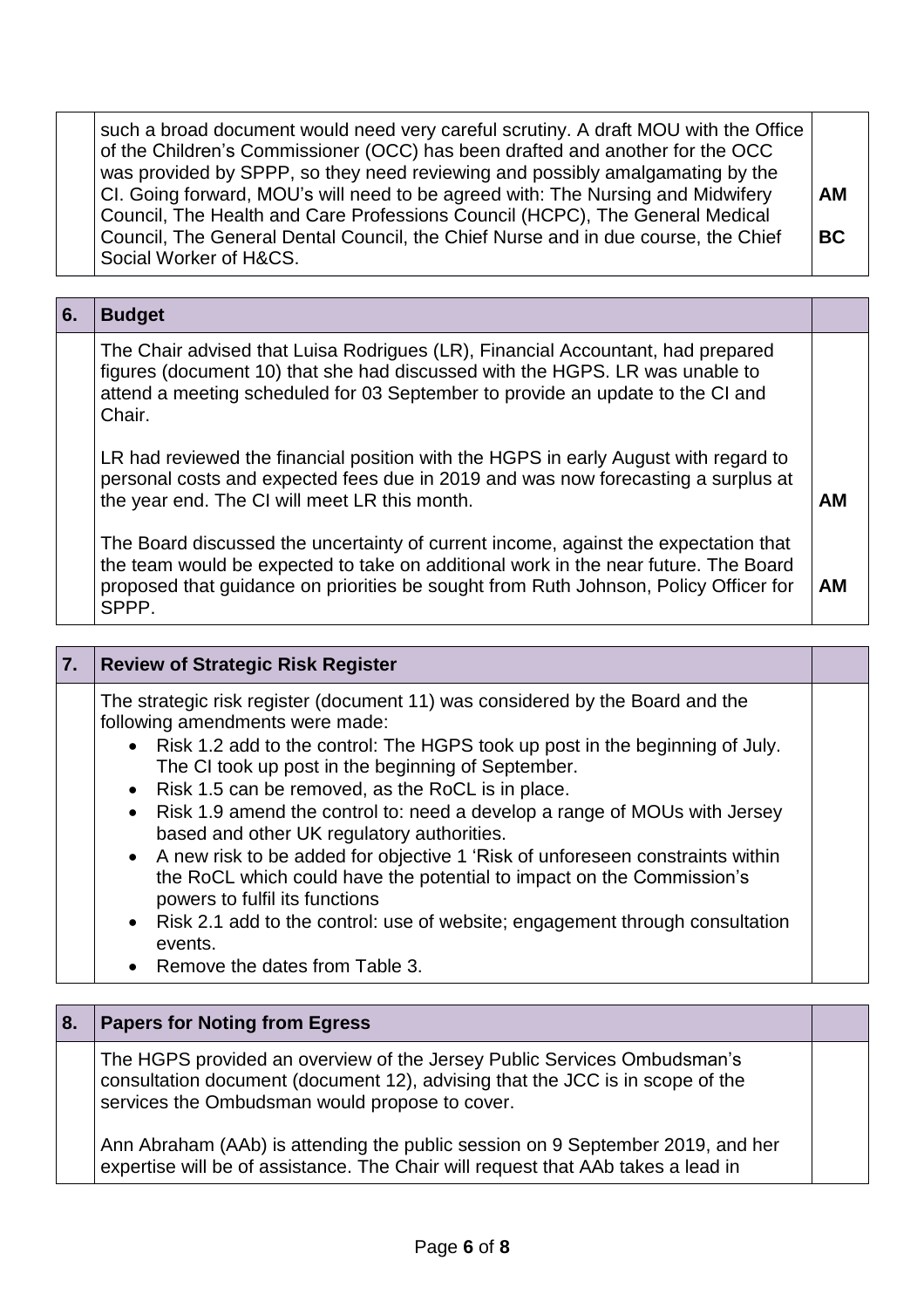| preparing our response, which should convey a sense that we are broadly in<br>agreement with the proposal.                                                                                                                                                                                                                                                                                                                     | <b>GH</b> |
|--------------------------------------------------------------------------------------------------------------------------------------------------------------------------------------------------------------------------------------------------------------------------------------------------------------------------------------------------------------------------------------------------------------------------------|-----------|
| The HGPS briefly updated Board members on the SPPP consultation under the One<br>Government Reorganisation (document 13), which is about creating ambitious,<br>capable and successful teams, making things happen with the right impact and at<br>pace. Six ALOs are mentioned which are the JCC, the SPB, the OCC, the Chief<br>Statistician, the Medical Officer of Health (MoH), and the Charities Commissioner.           |           |
| As staff are not involved in the current consultation, the JCC is involved only to the<br>extent of consulting on the SPPP structure, and the Board agreed that there would<br>not be much change for the JCC, as the current structure works well. BC attended<br>the launch meeting, AM and BC will attend the mid-point meeting on 6 September.<br>The transition to a new structure is scheduled to complete on 7 October. |           |
| The HGPS advised that in relation to SPPP staff new job descriptions (JDs) and job<br>families have been devised, and a matching process to the new structure is ongoing.<br>JDs for the admin Commission staff are outdated and don't match their current roles.<br>The JDs for Regulation Officers are up to date, and it is expected that there will be a<br>direct correlation when they go through the matching process.  |           |
| The Board agreed that they want to be consulted regarding the impact for the team<br>and wish to remain in control of recruitment to any vacancies but confirmed that they<br>are broadly in support of the proposed reorganisation and agreed to leave the detail<br>with the CI to deal with operationally.                                                                                                                  | АM        |

| 9. | <b>Plan Workshop 9 October</b>                                                                                                                                                                                                                                                                                                                                                                                                                                                                                                                                                                                                                                                                                                                               |           |
|----|--------------------------------------------------------------------------------------------------------------------------------------------------------------------------------------------------------------------------------------------------------------------------------------------------------------------------------------------------------------------------------------------------------------------------------------------------------------------------------------------------------------------------------------------------------------------------------------------------------------------------------------------------------------------------------------------------------------------------------------------------------------|-----------|
|    | The Chair suggested that the workshop be timed from 9 am to 2 pm and be held<br>jointly with all staff. Word cloud generator software may be needed for an introductory   MB<br>event. The two key topics for review are the Mission, Vision and Values statement,<br>and creating a 'house style' and an internal quality assurance system for regulation<br>and inspection reports. There will be space in the programme to discuss the Frances<br>Oldham report and the verbal feedback from the Ofsted inspection, as necessary.<br>LJ requested copies of inspection reports before the workshop, and a pack of<br>anonymised inspection reports for all types of service will be prepared and issued,<br>with sample reports from other jurisdictions. | <b>BC</b> |

| 10. Any Other Business                                                          |           |
|---------------------------------------------------------------------------------|-----------|
| The meeting with Jim Hopley scheduled for November will be moved to<br>January. | <b>MB</b> |